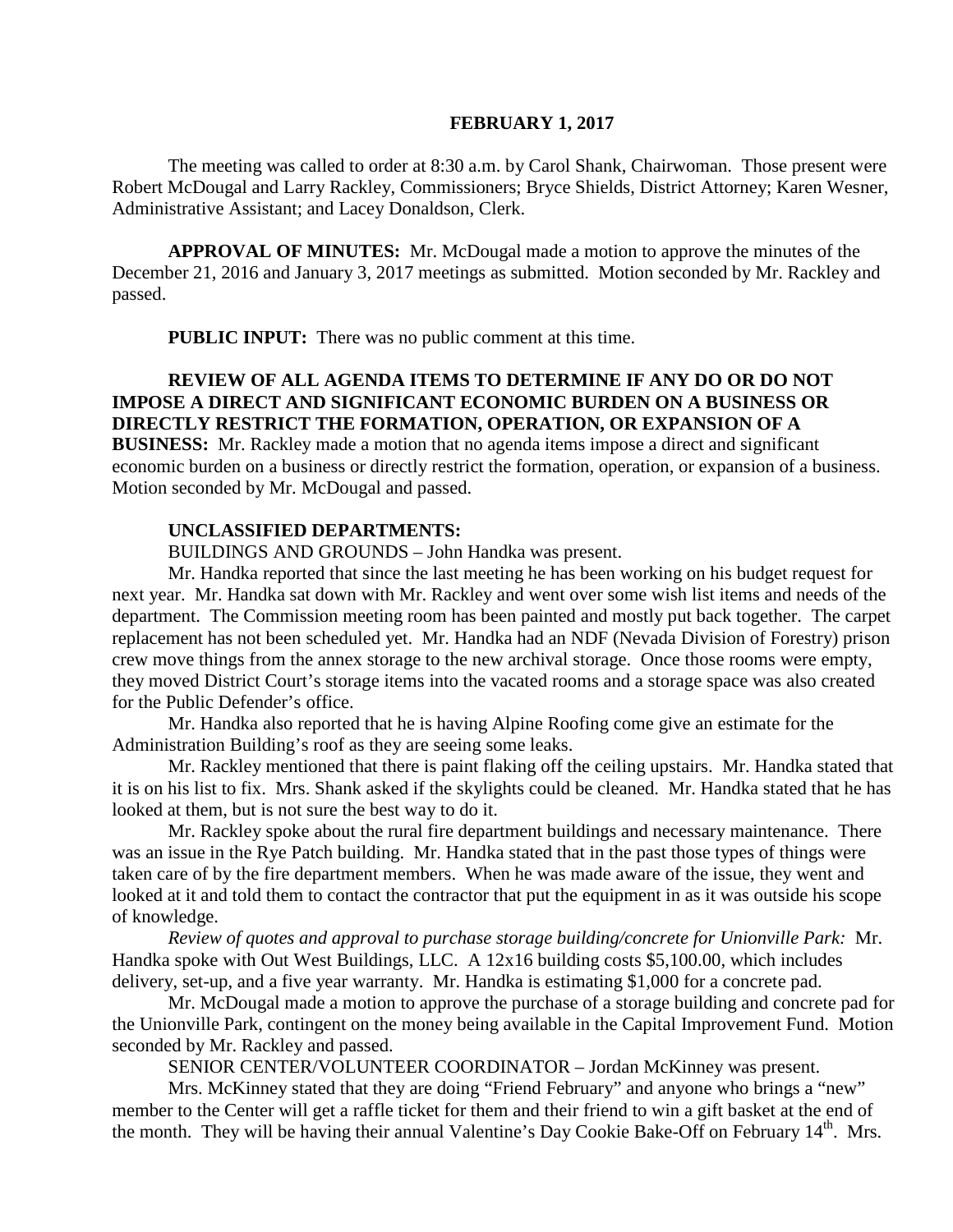McKinney also reported that they are looking for two members who live outside of the City of Lovelock to serve on the Advisory Board. Breakfast will be held on February  $24<sup>th</sup>$  this month.

*Removal of inventory items, ice machine #05042999 and garbage disposal #0808906743:* Mrs. McKinney stated that the ice machine was supposed to go to the Fire Department, but they decided that they don't want it. Mr. Rackley stated that the Lion's Club is looking for some place for it to go. Mrs. McKinney also stated that the garbage disposal was replaced as it was no longer functional.

Mr. McDougal made a motion to remove the ice machine and the garbage disposal from the Senior Center's Inventory. Motion seconded by Mr. Rackley and passed.

PERSHING COUNTY FIRE/AMBULANCE DEPARTMENTS –

*LOVELOCK FIRE DEPARTMENT:* Chief Nathan Carmichael was present.

Chief Carmichael reported that all the fire chiefs got together and met with Commissioner Rackley. He will give a report at the February 15<sup>th</sup> meeting. Chief Carmichael also reported that Trina Allen will be the new EMS Coordinator starting February14th. He and Dan Murphy will be meeting with her tonight to start the transition. Their first objective is to get the reporting in compliance.

Chief Carmichael stated that they are using an online program for Firefighter I training and they had one member pass the written portion of the test. She will have to take her practical, but then will be the first one to complete the course in the last several years.

*RYE PATCH FIRE DEPARTMENT:* Tom Helms was present.

*Approval to accept two tenders from Yerington Fire Department:* Mr. Helms has spoken with Rodney Wilcox and hopefully they can go look at one of them on Friday. Mr. Helms stated that he has also decided that Imlay needs this tender more than Rye Patch does. Chief Carmichael stated that if Mr. Wilcox is not available he will go with Mr. Helms.

Mr. Rackley made a motion to accept the donation of a pumper truck from the Yerington Fire Department, contingent on the inspection being acceptable, and add it to the Imlay Fire Department's Inventory. Motion seconded by Mr. McDougal and passed.

LIBRARY – Mrs. Shank stated that she met with Ms. Brinkerhoff. She received the renewal on the AT&T Nortel System and it more than doubled. Mrs. Shank and Ms. Brinkerhoff spoke with Mr. Nugent of CC Communications. He will send a technician out to evaluate the system and felt a monthly service contract was unnecessary. They charge between \$80 and \$45 an hour for service work. If we find we need to enter into a service agreement it can be done at a later date.

LEPC – Mr. Rackley stated that he attended a meeting and everything seems to be on track.

# **ELECTED DEPARTMENTS:**

LACEY DONALDSON, CLERK-TREASURER – Mrs. Donaldson stated that she is still participating in phone conferences regarding the ADS system replacement and the replacement of the voting equipment. Mrs. Donaldson did receive a soft quote from Dominion, our current voting equipment vendor, and she will distribute it to the Board. During the last meeting with Secretary of State Cegavske she indicated that she wouldn't be moving forward unless the counties had some commitment from their local boards in regards to funding. The group is meeting with various senators and has requested a meeting with the Governor as well.

*Approval of corrections/changes to the Tax Roll:* There were no corrections or changes submitted.

*Removal of inventory items CT0905-CT0921, CT0926, CT0927, CT0929, and CT0930 (21 Voting Booths):* Mrs. Donaldson stated that these are the old punch card booths. Buildings and Grounds has taken them to the Landfill.

Mr. Rackley made a motion to remove inventory items CT0905 through CT0921, CT0927, CT0929 and CT0930 – 21 voting booths, from the Clerk-Treasurer's inventory. Motion seconded by Mr. McDougal and passed.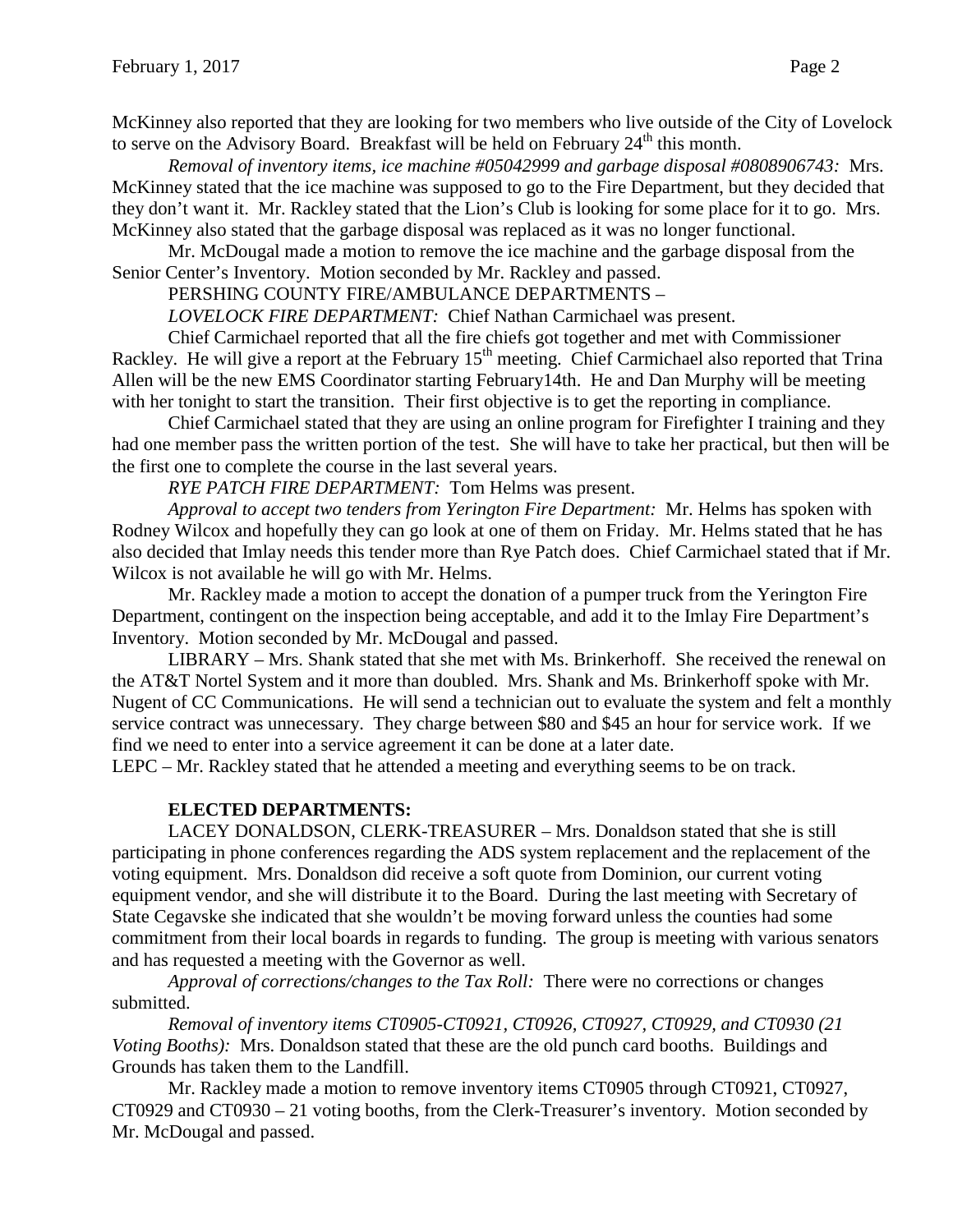*Approval of credit card for Fire Chief Nathan Carmichael:* Mr. Rackley made a motion to approve issuing a county credit card to the Lovelock Fire Chief, Nathan Carmichael, with a \$1,000 limit. Motion seconded by Mr. McDougal and passed.

RENE CHILDS, RECORDER-AUDITOR – Mrs. Childs stated that the Comptrollers are having a software demonstration on Tuesday, March  $21<sup>st</sup>$ , which is the same day we have budget hearings scheduled. Mrs. Childs asked if the dates could be changed. The Board agreed on a ½ day on Monday the 20<sup>th</sup> starting at 1:00 p.m. and then full days on Wednesday the  $22<sup>nd</sup>$  and Thursday the  $23<sup>rd</sup>$ .

Mrs. Childs also stated that the County's Verizon rep is still out of the office and she hopes to have some information to give to the Board for the February  $15<sup>th</sup>$  meeting.

*Approval of Pershing County Capital Improvement Projects in the Building Fund and FY2018 Budget Request:* Mrs. Childs reported that the Capital Improvement Committee met on January 23<sup>rd</sup>. She gave the Board their recommendations. Mrs. Childs also reported that she included an estimate in the next two year's budgets for the replacement of the ADS system, but some of that expense may fall in this current year.

Mr. Rackley made a motion to approve the Capital Improvement Projects in the Building Fund, including the budget request for FY2018, as presented. Motion seconded by Mr. McDougal and passed.

LAURI CERINI-JONES, ASSESSOR – Mrs. Cerini-Jones stated that it is County Board of Equalization time. There were originally four appeals filed, but one has withdrawn and she has reached a stipulated agreement with another. The County Board will meet on February  $16<sup>th</sup>$ .

BRYCE SHIELDS, DISTRICT ATTORNEY – *Approval of higher room rate for Todd Banks to take the 2017 Nevada Bar Exam in Las Vegas, NV:* Mr. McDougal made a motion to approve the higher room rate for Todd Banks to take the 2017 Nevada Bar Exam in Las Vegas, NV as presented. Motion seconded by Mr. Rackley and passed.

**PROCLAMATIONS AND AWARDS:** There were no Proclamations or Awards discussed.

**ADS (ADVANCED DATA SYSTEMS) CONVERSION UPDATE:** Mrs. Shank stated that she participated in the phone conference with ADS and various elected officials affected by this. All of the groups are looking at vendors and trying to come up with a solution that will work best. Mrs. Shank stated that the conversion will be costly, but exact costs won't be known until vendors are picked. Mr. Rackley asked why it was going to cost so much. Mrs. Shank stated that besides the replacement of the software, the hardware will also need to be replaced. Our current platform is on an IBM AS400, which is secure and meets our needs, but is antiquated. The conversion of our data will also be an expense. Mrs. Shank stated that Clark and Washoe counties both use Thomsen Rueters. They were approached to see if they would be interested in taking on the fifteen additional counties, but they are currently working on a conversion in Riverside County, CA and didn't even have the time to speak with us.

Mr. McDougal asked what functions ADS covers. Mrs. Donaldson stated that her office uses it for tax collection, voter registration, marriage licenses, cash receivables, and fictitious firm name filings. Mrs. Childs stated that her office uses it for recordings, fixed assets, payroll, accounts payable, business licenses - everything. Mrs. Donaldson stated that they are used to having one system for everything that is needed and she doesn't think that will be possible with a new vendor. They are hoping that one vendor will work for the financial aspects, but the election management software will definitely be a separate vendor.

Mrs. Cerini-Jones added that her office uses ADS for all the property appraisal data that is needed to generate the tax bills. Mrs. Donaldson stated that the District Court also uses ADS.

Mr. Rackley asked if there would be anyone interested in taking over ADS. Mrs. Shank stated that the programing is old and antiquated and it wouldn't behoove anyone to take it over.

Mrs. Shank stated that everyone is working very well together trying to come up with the best and most cost effective solution.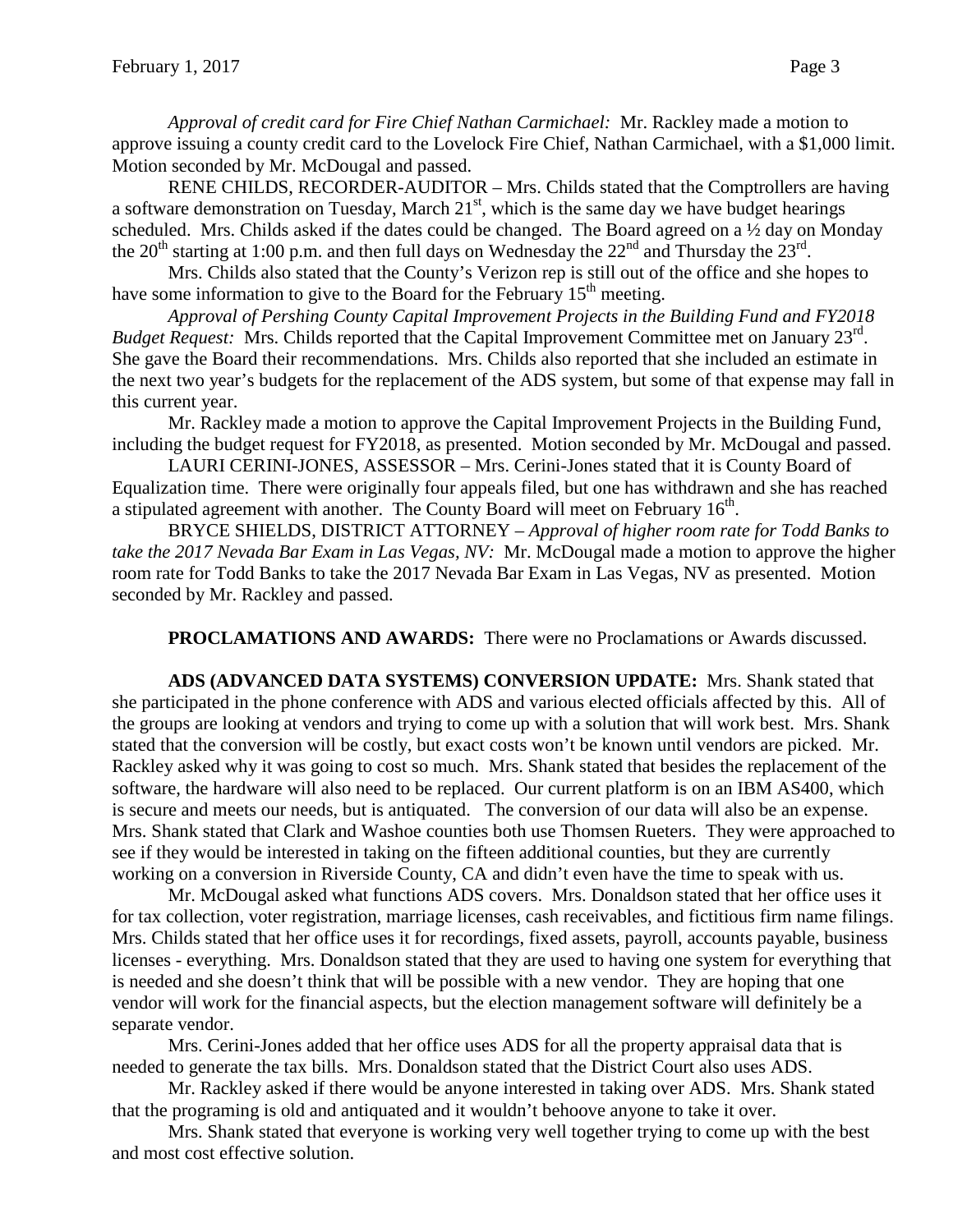### **BRENT FARR, FARR WEST ENGINEERING:** PERSHING COUNTY WATER

RESOURCE PLAN, DISCUSSION OF OBJECTIVES AND HAVING FARR WEST ENGINEERING TAKE OVER AND COMPLETE THE PROJECT – Mrs. Shank gave some history regarding Pershing County's Water Resource Plan. The County has been working with Chris Mahannah for about five years, but the plan still isn't complete. Mr. Mahannah has been in an accident and is not able to finish the project. Mrs. Shank stated that Farr West has completed plans for other counties.

Mr. Rackley asked why the plan is needed. Mrs. Shank stated that several years ago there was a speculator that petitioned to move water out of the county to benefit Clark County. The County successfully opposed the petition, but having a Water Resource Plan would provide further protection.

Mrs. Childs stated that there is \$20,000 budgeted for the project.

Mr. McDougal asked if this would be codified in some way. Mr. Shields stated that it would become a part of our County Code.

Mr. McDougal made a motion to have Farr West Engineering take over and complete Pershing County's Water Resource Plan with a cost not to exceed the \$20,000 budgeted. Motion seconded by Mr. Rackley and passed.

UPDATE ON THE IMLAY SEWER SYSTEM, CDBG (COMMUNITY DEVELOPMENT BLOCK GRANT) PROJECT COMPLETION, FUTURE OF THE SYSTEM AND POSSIBLE FINANCIAL/FUNDING OPTIONS – Mr. Farr spoke about the project that Farr West has been working on for the Imlay Sewer System. Through the help of grants they were able to get the water system in good shape. The sewer system is operated by a co-op and has several issues. Farr West developed the engineering plan and they did receive a CDBG grant to complete Phase I. There were some issues getting the permit from the Railroad to dig under the tracks, but they are working on it now. The next phase would replace the system and leach field to get it functioning properly. CDBG has redirected their funding toward economic development and aren't really an avenue for this project any longer. About the only hope to obtain public grant funding at this point is if it was publicly owned. If the County took over the system they would be eligible for State Revolving Funds as well as Disadvantaged Community Funds.

Mrs. Shank asked what the County's liability would be if they took over the system. Mr. Farr stated that there are only 23 or so customers on the system, so not a lot of available revenue. If we didn't obtain grant funds and something went wrong the County would have to come up with the funds to fix it.

Mr. Rackley asked what the cost would be to re-do the system. Mr. Farr stated that it would be several hundred, thousand dollars.

**FARR WEST ENGINEERING:** APPROVAL OF AGREEMENTS FOR THE PERSHING COUNTY ASSESSOR'S OFFICE, 2017 GIS SERVICES AND MAPOPTIX – Mrs. Cerini-Jones stated that the District Attorney has reviewed the agreements.

Mrs. Cerini-Jones stated that the previous Assessor had an intern build our GIS system and no one else in the office had any training. They are currently working with a company on the east coast and they are not very accessible. Mr. Farr stated that it is not a lump sum contract, they would bill as necessary. Mrs. Cerini-Jones stated that it would be paid for out of her tech funds and she has spoken with Mrs. Childs regarding the budget.

Mr. McDougal made a motion to approve the agreements with Farr West Engineering to provide 2017 GIS Services and MapOptix to the Pershing County Assessor's office. Motion seconded by Mr. Rackley and passed.

**CORRESPONDENCE:** There was no additional correspondence discussed.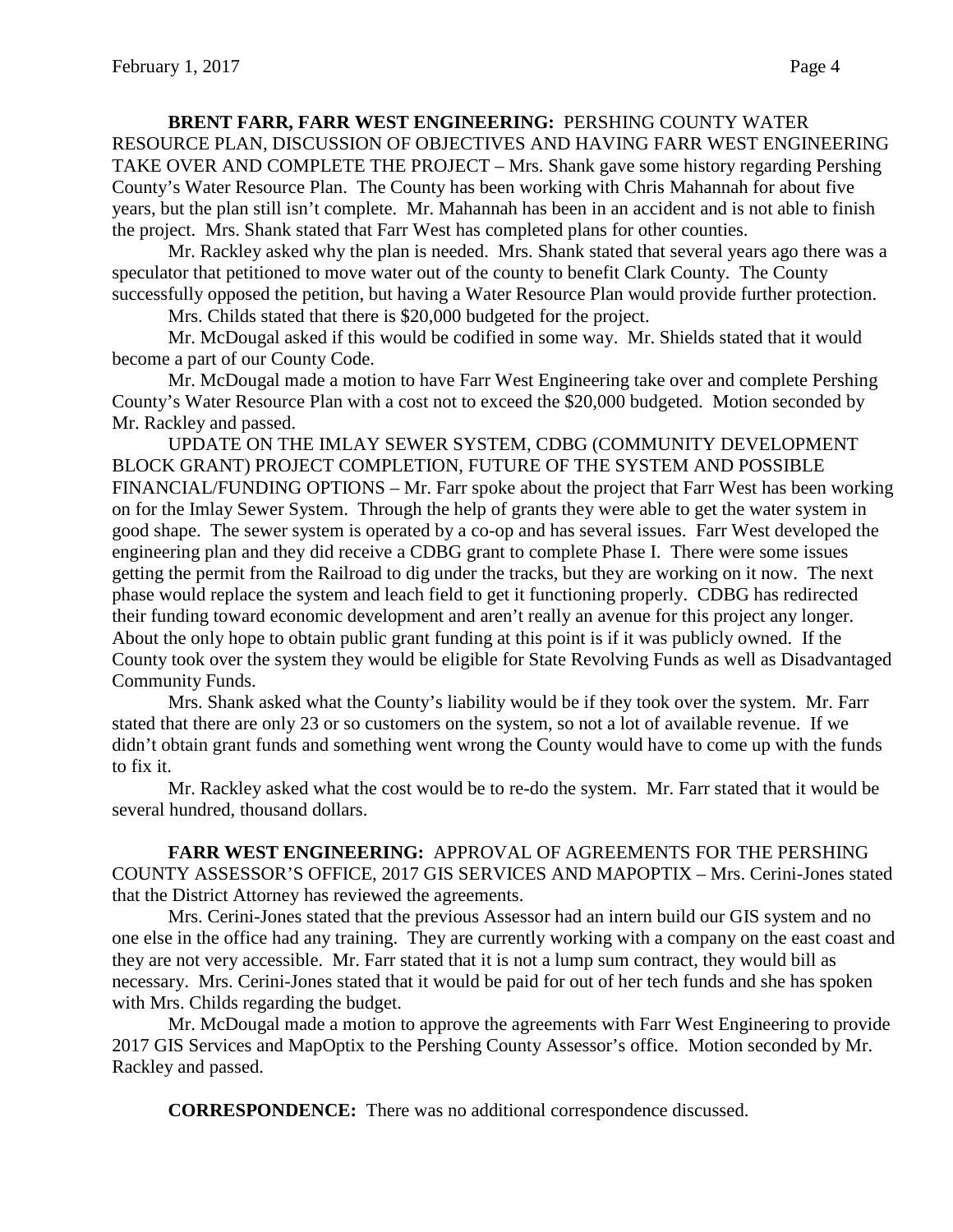# **APPROVAL TO CONTACT COMMERCIAL APPRAISER TO APPRAISE PROPERTY OWNED BY LOVELOCK ECONOMIC DEVELOPMENT GROUP, LLC, APN #001-162-02 AND APN #001-162-03:** Mr. McDougal stated that after the last meeting he spoke with Randy Pontius about some ideas he had regarding his property next to the Sheriff's office. Mr. Pontius was not opposed to the idea of a property swap. He does have one person who has expressed some interest in the business.

Mr. Rackley asked if the property the County already owns was considered. Mrs. Shank stated that we did consider property in the Industrial Park, but Mr. Rackley would have to talk to Sheriff Allen about the pros and cons. Mr. Rackley also stated that he would like to see a presentation from Core Construction.

Mrs. Shank asked Mr. Shields if the Commission moved forward with the appraisal now, but did not make a decision on purchasing the property for six months or so, would another appraisal be needed. Mr. Shields thought appraisals were good for 12 months.

Mr. Rackley made a motion to move forward with ordering a commercial appraisal for the property owned by Lovelock Economic Development Group, LLC, APN #001-162-02 and APN #001- 162-03. Motion seconded by Mr. McDougal and passed.

**MARNEE BENSON AND ROGER VIND, BLACK ROCK CITY, LLC:** REPORT ON 2016 BURNING MAN EVENT – Ms. Benson gave the Board a copy of a letter addressed to Chairwoman Shank responding to Sheriff Allen's 2016 Post Mission Synopsis. Ms. Benson thanked Mrs. Shank for her continued support and leadership and welcomed Mr. McDougal and Mr. Rackley to the Board. She stated that the entire Burning Man organization extends appreciation for the work the Board does and the opportunity to work together to produce a safe and enjoyable event.

Ms. Benson stated that the 2016 event ran for 8 days starting at 6:00 p.m. on Sunday, August  $28<sup>th</sup>$ and ending at 6:00 p.m. on Monday, September 5<sup>th</sup>. The full closure order issued by the BLM (Bureau of Land Management) was in effect from August  $1<sup>st</sup>$  through September  $21<sup>st</sup>$ . The population peaked at 67,290 paid participants on Friday, September  $2<sup>nd</sup>$ .

This year's theme was da Vinci's Workshop. They had over 300 art pieces this year, which included 36 international pieces and 26 projects from Nevada.

Ms. Benson stated that in 2016, as in 2015, the Pershing County Sheriff's office implemented an integrated law enforcement command structure with BLM. Burning Man paid for PCSO's personnel, meals, radios, pagers, computers, printers, fuel, infrastructure, power, light towers, dispatch, computeraided design (CAD) data entry, internet, telephones, housing space and trailers, sanitation, waste management, jail, decontamination station, medical care, offices, report writing center, evidence trailer, unified command post, dust abatement, fencing and the shared Emergency Operations Center.

Burning Man is concerned with Sheriff Allen's statement that his officers did not receive the training intended in advance of working the event. Ms. Benson stated that they would like to work with the Sheriff's office to provide information and material for officer training and orientation.

Ms. Benson wanted the record to reflect that there has never been upward of 80,000 people at Burning Man. Even when all staff, volunteers, public health and safety employees, and government officials are included with the count of paid participants the total number of people on site has never approached, let alone exceeded, 80,000. She stated that they provided detailed, day-by-day population accounts to Sheriff Allen and the population is strictly monitored by the BLM. She also challenged Sheriff Allen's statement that several thousand people are on site for approximately two months. Ms. Benson stated that fewer than 25 people surveyed the city at the start of the closure order prior to any infrastructure being in place. On August  $5<sup>th</sup>$  approximately 35 people started working on site. The number of workers slowly ramped up in the following weeks.

Ms. Benson also addressed Sheriff Allen's statement that based on the population, 200 deputies are needed. Black Rock City's crime rate does not warrant one deputy per 400 people. Ms. Benson read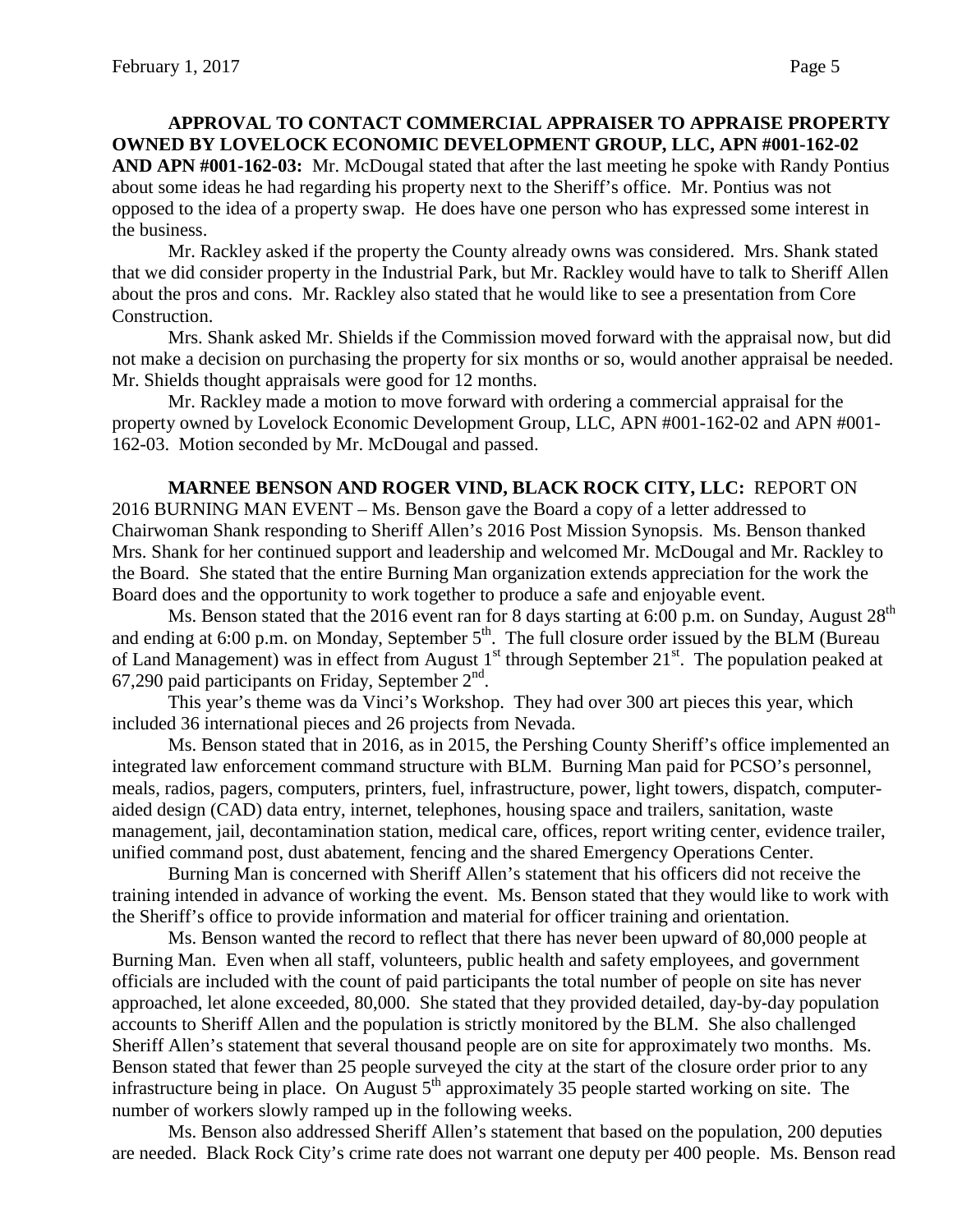statistics from Nevada's Uniform Crime Report and compared those to crime at Burning Man. Ms. Benson stated that 40.7% of the citations issued by the PCSO were for possession of less than one ounce of marijuana, which is now legal in Nevada. This new law will free up a significant amount of time and budget for PCSO in 2017.

Ms. Benson stated that in Sheriff Allen's synopsis he spoke about an issue involving the ability to obtain radios. Ms. Benson stated that it is not Burning Man's responsibility to provide basic equipment for PCSO that officers use year round. BRC has offered to sell PCSO 60 radios, batteries, chargers, surveillance kits and cases that were bought in 2015 for over \$80,000 for \$10,000.

Lastly, Ms. Benson addressed an invoice that Pershing County sent to BRC for \$39,959.20 for services rendered outside of the 2013 Settlement Agreement. BRC's legal department is in receipt of the invoice and will be responding soon.

Mr. Vind spoke about the crime statistics that Ms. Benson gave. Mr. Vind stated that calls for service are the number 1 factor in determining staffing levels.

**PUBLIC HEARING:** REVOKE, MODIFY, OR ALLOW A KENNEL PERMIT ISSUED TO ALLOW JOANNE MAE RICHARDSON TO KEEP MORE THAN FOUR (4) DOGS OVER THE AGE OF FOUR (4) MONTHS AT 200 YOUNGBERG ROAD, GRASS VALLEY, NEVADA (UNINCORPORATED PERSHING COUNTY) – Randall Miller, attorney representing the Richardsons, was present.

A letter from Brenda Negri dated January 31, 2017 was received and entered into the record as Exhibit #7. Mr. Shields directed the Board to the paragraph starting on the bottom of page 1, which refers to a conversation Ms. Negri had with Mr. Shields. Mr. Shields stated that it is an inaccurate betrayal of the conversation. Mr. Shields stated that he encouraged Ms. Negri to appear today so that the Commission could evaluate the credibility of her testimony in person.

Mr. McDougal stated that he would have liked to hear from both parties in person, so that he could fairly judge the testimony given. He stated that a written statement gives some background information, but doesn't allow for additional questions to be answered.

Mr. Rackley and Mrs. Shank both brought up the issues that have appeared before the Justice Court. Mr. Miller stated that even if the kennel permit is revoked the dogs that are getting out won't necessarily be the dogs the Richardsons get rid of. He also stated that because the Richardsons raise goats, they qualify for a livestock exemption. Mr. McDougal asked if the goats are raised for commercial purposes. Mr. Miller stated that they do sell them.

Mr. Rackley asked Sgt. Nathan Carmichael if he would give some background information in the matter. Sgt. Carmichael was sworn in by the Clerk. Sgt. Carmichael feels this came about as a neighborly dispute. Mrs. Negri had to apply for a kennel permit as she runs an actual kennel and breeds and sells dogs. Sgt. Carmichael doesn't feel the intent of the kennel permit regulations was to allow people to have more dogs. Sgt. Carmichael also stated that he is not aware that the Richardsons have a business license to sell animals.

Mrs. Shank stated that it sounds like the Richardsons should have never been issued a kennel permit and if they have an active livestock business, proof of that needs to be shown.

Mr. Shields stated that you don't necessarily have to have a business to obtain a kennel permit. If you want to have more than four dogs you can apply for the permit and the issuance is up to the discretion of the Sheriff. Mr. Shields also explained the grounds for revocation, which is any violation of the County Code.

Mr. McDougal made a motion to revoke the Richardson's kennel permit based on violations of County Code pertaining to animals as evidenced by citations and convictions from the Justice Court. Motion seconded by Mr. Rackley and passed.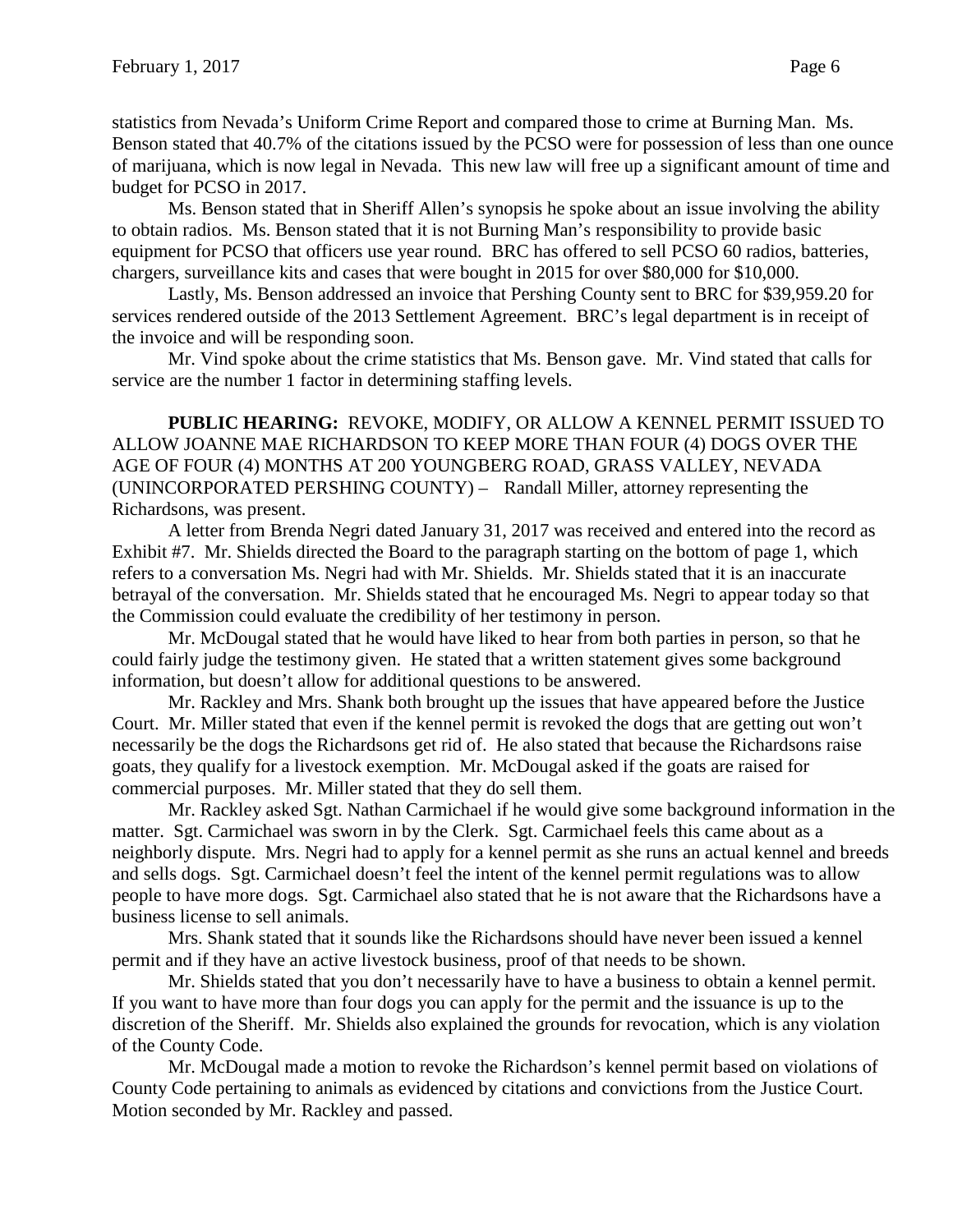**PERSHING COUNTY SHERIFF:** Sgt. Carmichael reported that the Sheriff was called out of town. The office is at full-staff and everything is going well.

**BOARD APPOINTMENTS:** PERSHING GENERAL HOSPITAL BOARD OF TRUSTEES – Letters of interest were received from Ted Bendure and Pat Irwin. Mr. Irwin was present and stated that he served on the Hospital Board as the County Commission Liaison for six years. He is very familiar with the problems they have worked through and where they are now. Mr. Irwin feels his experience would be a good addition to the Board.

Mrs. Shank stated that this appointment would be filling a vacant elected position with a term expiring December 31, 2018. Mrs. Shank also stated that one concern that was brought to her attention was Mr. Irwin's lack of attendance while he was the liaison. Mr. Irwin stated that in the past he was a non-voting member and there would be no issues with him attending meetings in the future.

Mrs. Shank stated that she had heard from the public that Mr. Irwin's experience would be beneficial, but she had also heard that Mr. Bendure would bring a fresh perspective. Mr. Rackley stated that Mr. Bendure has a lot of experience as well and would bring new ideas. He also stated that Mr. Bendure was involved in the selection of the first trauma hospitals in Nevada and has worked for the State of Nevada in many different capacities.

Mr. McDougal asked Hospital Board Trustee Carolyn Hultgren to give an update on the status of the Hospital. Mrs. Hultgren stated that the Hospital's financial health has gotten much better in the time that she has been on the Board. Todd Plimpton, Hospital Legal Counsel, also spoke. Mr. Plimpton stated he has been the attorney for the Hospital for about 18 years. About 9 years ago the Hospital was 11 months behind on their PERS (Public Employees Retirement System) payments and 1.6 million behind in accounts payable with no cash. He is proud to report that they now have 2.8 million in the bank, with \$0 in accounts payable. They have been able to refinance some of their debt and make needed improvements to the facility.

Mr. Rackley made a motion to appoint Ted Bendure to the Pershing General Hospital Board of Trustees with a term expiring December 31, 2018. Mr. McDougal seconded the motion, stating that both candidates are extremely qualified and worthy of the position. Motion carried.

PLANNING COMMISSION, GRASS VALLEY/IMLAY AREA REPRESENTATIVE – A letter was received from Kim Klemish, who resides in Grass Valley.

Mr. McDougal made a motion to appoint Kim Klemish to the Planning Commission, representing the Grass Valley/Imlay area, with a term expiring July 1, 2018. Motion seconded by Mr. Rackley and passed.

SOLID WASTE MANAGEMENT & RECYCLING ADVISORY BOARD – A letter of interest was received from Susie Bendure.

Mr. Rackley made a motion to appoint Susie Bendure to the Solid Waste Management and Recycling Board with a term expiring June 30, 2020. Motion seconded by Mr. McDougal and passed.

MUSEUM BOARD – A letter was received from Doris Bridges asking to be reappointed to the Museum Board.

Mr. Rackley made a motion to reappoint Doris Bridges to the Museum Board with a term expiring January 5, 2019. Motion seconded by Mr. McDougal and passed.

The meeting recessed at 11:26 a.m. for a Litigation meeting and reconvened at 11:35 a.m.

**REPORT FROM LEGAL COUNSEL:** Mr. Shields attended a DA's Association meeting yesterday in Carson. There are a couple BDRs that they are watching, including the Indigent Defense Bill.

Mr. Shields also stated that Pershing County has a moratorium on medical marijuana facilities. With the passage of Question 2, the law states that in order to sell recreational marijuana you have to already have your medical marijuana licensure. It also states that if there are no facilities an adult is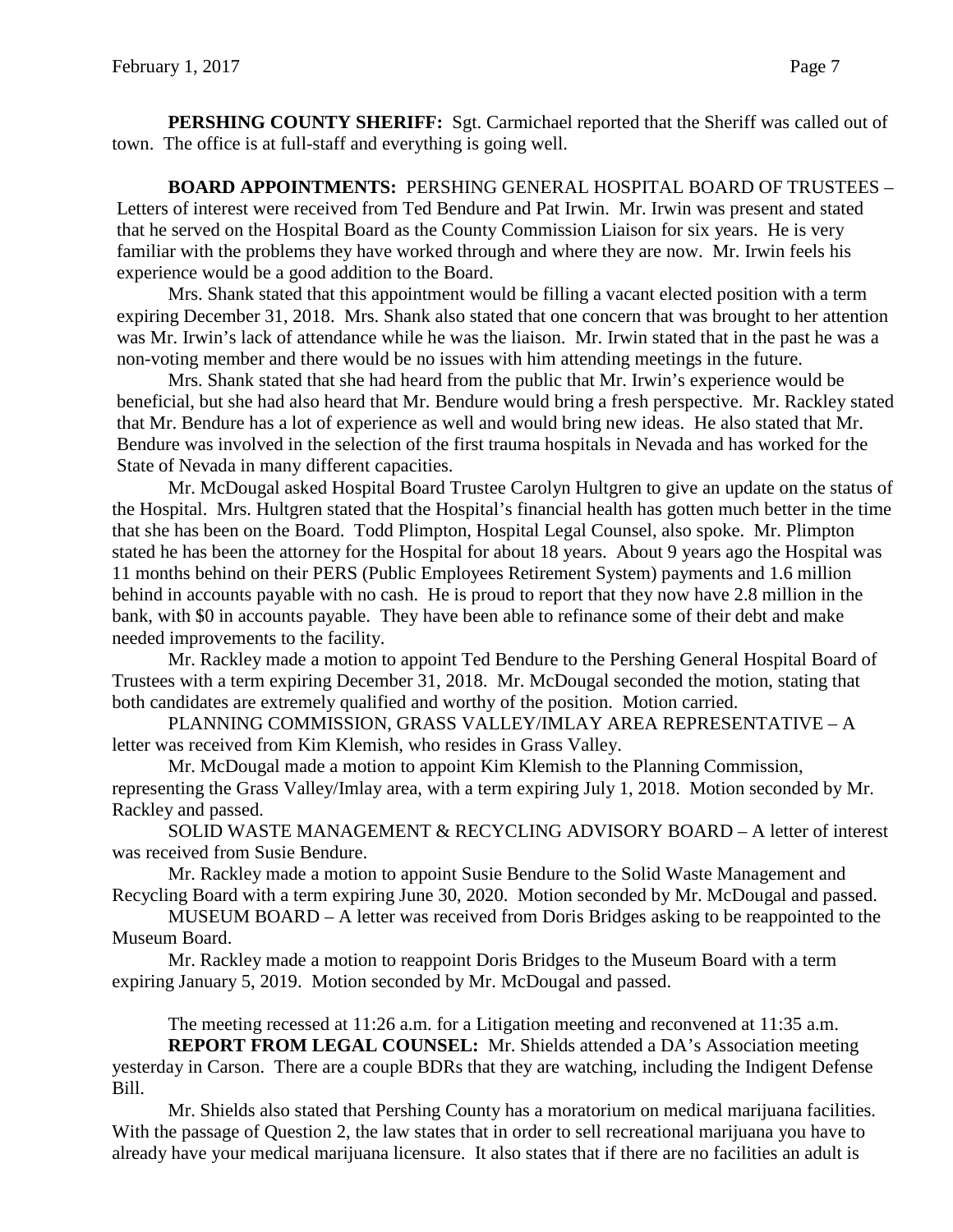allowed to have six marijuana plants for recreational purposes. Mr. Shields stated that the Commission needs to start thinking about whether or not they want to maintain the status quo or open up the licensure process. Based on population, Pershing County would be limited to two facilities. Mr. Shields also stated that the Tax Commission is responsible for creating the regulations for those facilities, so Carson City has passed a moratorium on facilities until those regulations have been adopted.

**REPORT FROM ADMINISTRATIVE ASSISTANT:** APPROVAL TO PURCHASE 3 IPADS AND 3 CELL PHONES – This item will be put back on the next agenda.

### **UPDATE ON THE PERSHING COUNTY ECONOMIC DEVELOPMENT AND CONSERVATION ACT; APPROVAL OF A RESOLUTION IN SUPPORT OF THE PERSHING COUNTY ECONOMIC AND CONSERVATION ACT:** Mr. McDougall made a motion to adopt Resolution #17-0201 in support of the Pershing County Economic Development and Conservation Act. Motion seconded by Commissioner Rackley and passed unanimously.

Carl Clinger stated that he is concerned about the comments he is hearing about "tweaking" the Wilderness areas. Robert Walker spoke about the Wilderness Study Act and stated he thought this was just trying to be pushed through by Harry Reid and the Wilderness groups as none of the areas meet the wilderness criteria.

Mrs. Shank stated that there were numerous public meetings and the Commission tried to address as many constituents concerns as possible.

# **ROAD DEPARTMENT UPDATE:** Dan Hill was present.

Mr. Hill reported that almost all of the roads have been re-opened. Jersey Valley Road is 4 wheel drive only, but is open.

Mrs. Shank stated that she attended the Grass Valley Advisory Board meeting on Monday and Muddy Road is in pretty bad shape. Mr. Hill stated that it does have some issues right now due to the weather, but is in better shape than it has been in the past. They also reported that there are a few signs down. Mrs. Shank will email the list to Chastity.

Gerry Monroe has been selected to be the new Road Supervisor. They have one vacant position, but Mr. Hill would like to wait to fill it until he has better budget numbers.

Mrs. Shank stated that the Planning Office checks the chlorine in the Imlay tanks twice a week, and asked if there was someone at the Road Department that could do it.

**VOUCHERS:** Mr. McDougal made a motion to approve the vouchers as submitted. Motion seconded by Mr. Rackley and passed.

# **MATTERS OF THE BOARD FOR DISCUSSION, BOARD MEMBER REPORTS,**

**BOARD LIAISON REPORTS:** Mr. McDougal reported that the Humboldt River working group met with the State Water Engineer yesterday. Mr. McDougal stated that he came out of the meeting a little more optimistic than he had been in regards to the State Engineer realizing the need to manage the over pumped basins.

Mr. Rackley met with all the fire chiefs in Winnemucca. They will continue to meet quarterly. Mr. Rackley also stated that he thought there was going to be an agenda item to discuss obtaining a forklift for the Recycling Center. Mrs. Shank stated that she thought they were going to discuss that during budget workshops. Mr. Rackley would like to discuss it sooner as there may be surplus equipment available.

Mr. Rackley brought up the discussion this morning about the Rye Patch Firehouse. He stated that when he asked Mr. Handka about it he was told that they don't do any maintenance on any of the